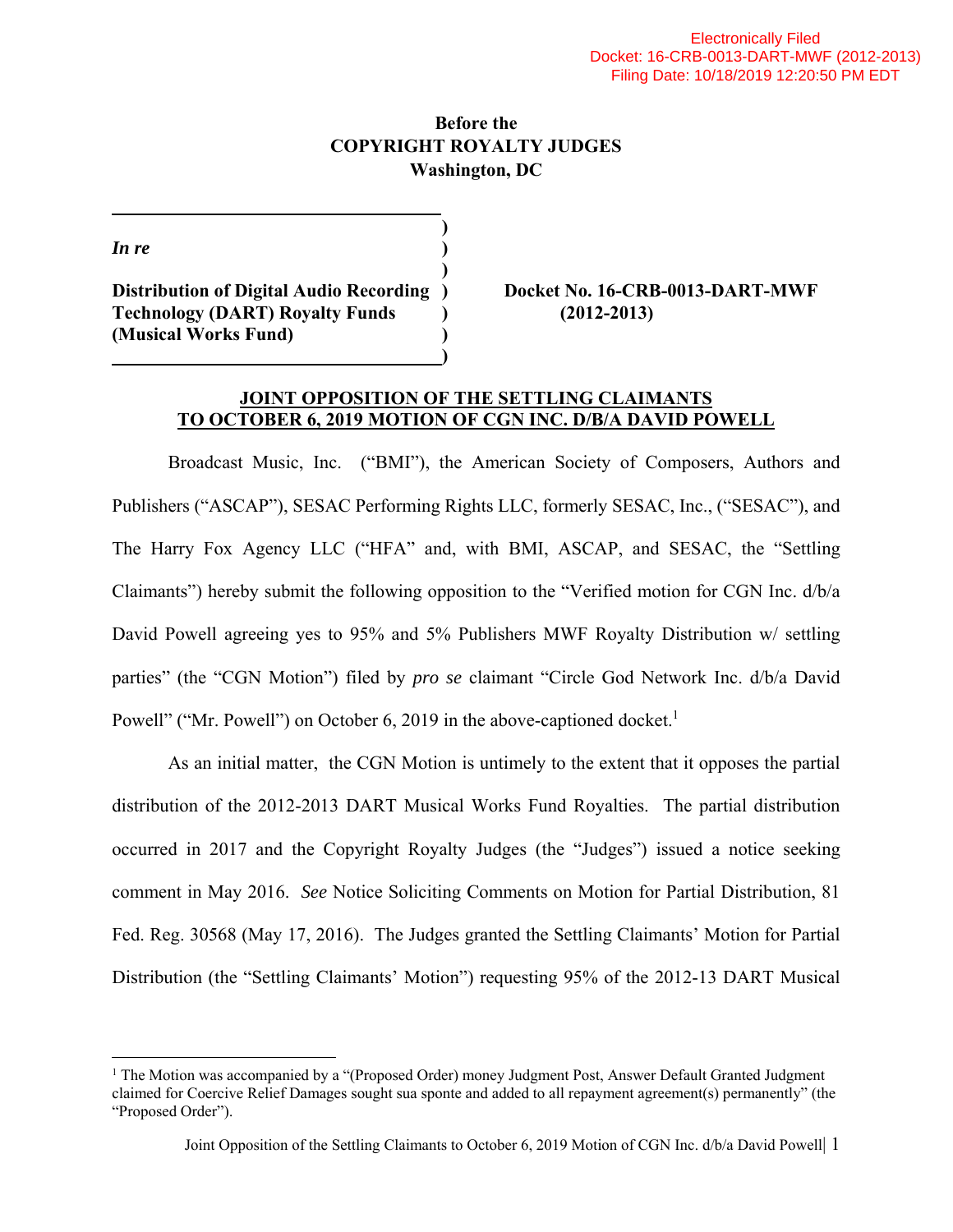Works Fund royalties in their Order Granting Claimants' Request for Partial Distribution of 2012 through 2013 DART Musical Works Fund Royalties, dated July 31, 2017.

It is clear is that the CGN Motion presents no basis for revisiting the Judges' prior approval of the partial distribution of the 2012-2013 DART Musical Works Fund Royalties or for granting any of the requests for relief set forth in the Proposed Order. Mr. Powell was not a party to the Settling Claimants' Motion. Mr. Powell has not demonstrated entitlement to any DART Musical Works Fund royalties for the Publishers' Subfund either in the CGN Motion or in any prior DART proceeding since the Audio Home Recording Act was enacted in 1992. The CGN Motion should also be denied because it is incoherent.

The Judges have recently denied similar motions that Mr. Powell filed in other proceedings before the Judges for similar reasons. *See Order Denying Powell Motion to be Added to Repayment Agreement*, Docket No. 16-CRB-0009 CD (2014-17) (October 10, 2019); *Order Denying Powell Motion to be Added to Repayment Agreement*, Docket No. 16-CRB-0010-SD (2014-17) (Sept. 19, 2019); *Order Granting Motion for Partial Distribution of 2016 and 2017 Satellite Royalty Funds*, Docket No. 16-CRB-0010-SD (2014-17) (August 23, 2019) at 2 n3 ("It is not entirely clear to the Judges what Mr. Powell seeks in his motion…."); *Order Denying Powell Motion*, Consolidated Docket No. 2008-3 CRB DD (2007-2011 SRF) (March 25, 2019) ("The Judges cannot grant a request they cannot understand.").

Accordingly, the CGN Motion should be denied.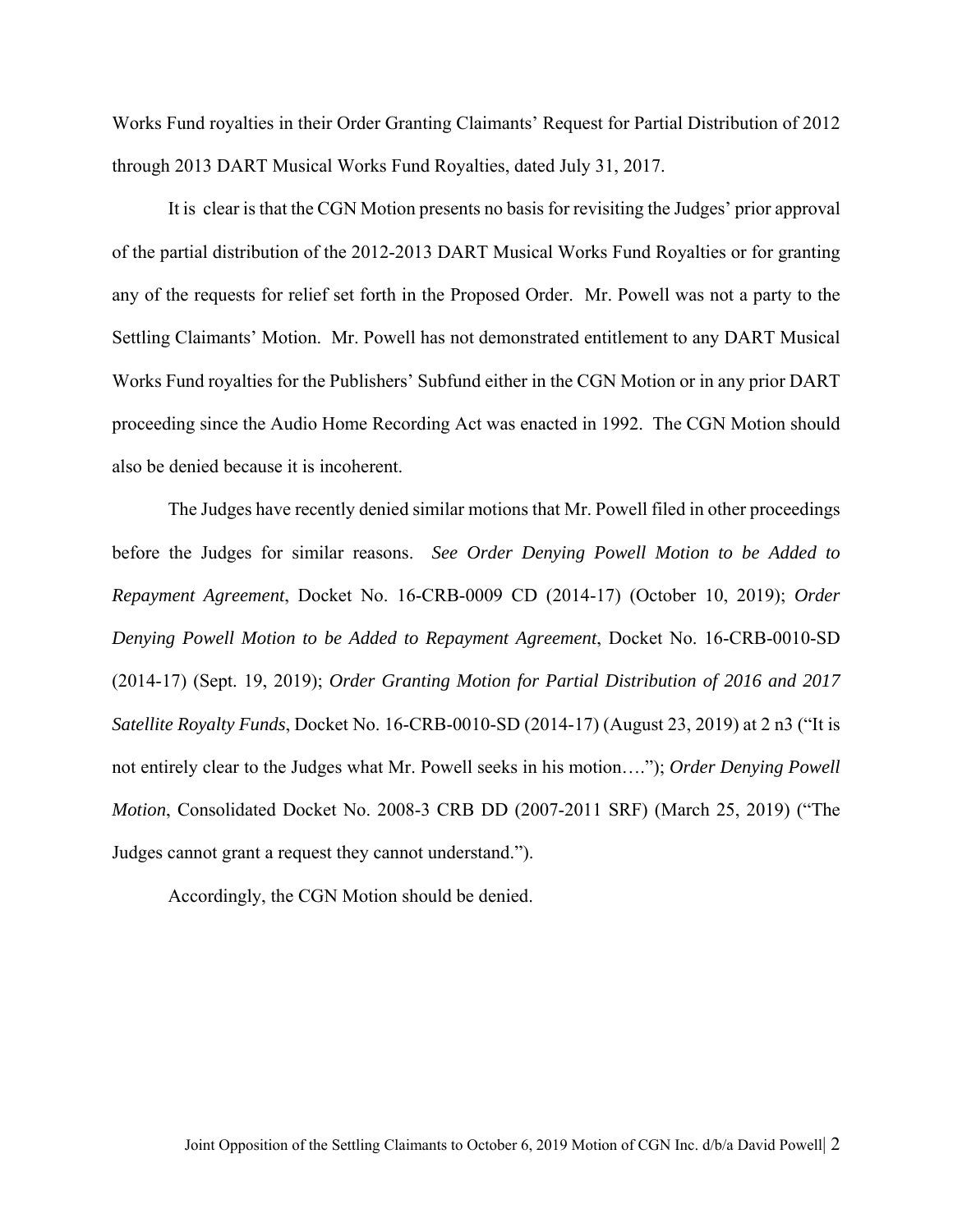#### Respectfully submitted,

## **AMERICAN SOCIETY OF COMPOSERS, AUTHORS AND PUBLISHERS**

/s/ Samuel Mosenkis / JTC Samuel Mosenkis NY Bar No. 2628915 ASCAP 250 W. 57th St. New York, NY 10107 212.621.6450 (voice) smosenkis@ascap.com

#### **SESAC PERFORMING RIGHTS, LLC**

/s/ Christos P. Badavas / JTC Christos P. Badavas NY Bar No. 2673838 SESAC 152 W. 57th St., 57th Floor New York, NY 10019 212.586.3450 (voice) cbadavas@sesac.com

### **THE HARRY FOX AGENCY LLC**

/s/ Christos P. Badavas / JTC Christos P. Badavas NY Bar No. 2673838 **SESAC** 152 W. 57th St., 57th Floor New York, NY 10019 212.586.3450 (voice) cbadavas@sesac.com

Date: October 18, 2019

#### **BROADCAST MUSIC, INC.**

/s/ Jennifer T. Criss

Janet Fries DC Bar No. 445273 Jennifer T. Criss DC Bar No. 981982 DRINKER BIDDLE & REATH LLP 1500 K Street, NW, Suite 1100 Washington, DC 20005 202.842.8800 (voice) 202.842.8465 (facsimile) Janet.Fries@dbr.com Jennifer.Criss@dbr.com

/s/ Joseph J. DiMona / JTC

Joseph J. DiMona DC Bar No. 413159 BROADCAST MUSIC, INC. 7 World Trade Center 250 Greenwich Street New York, NY 10007-0030 212.220.3149 (voice) 212.220.4447 (facsimile) Jdimona@bmi.com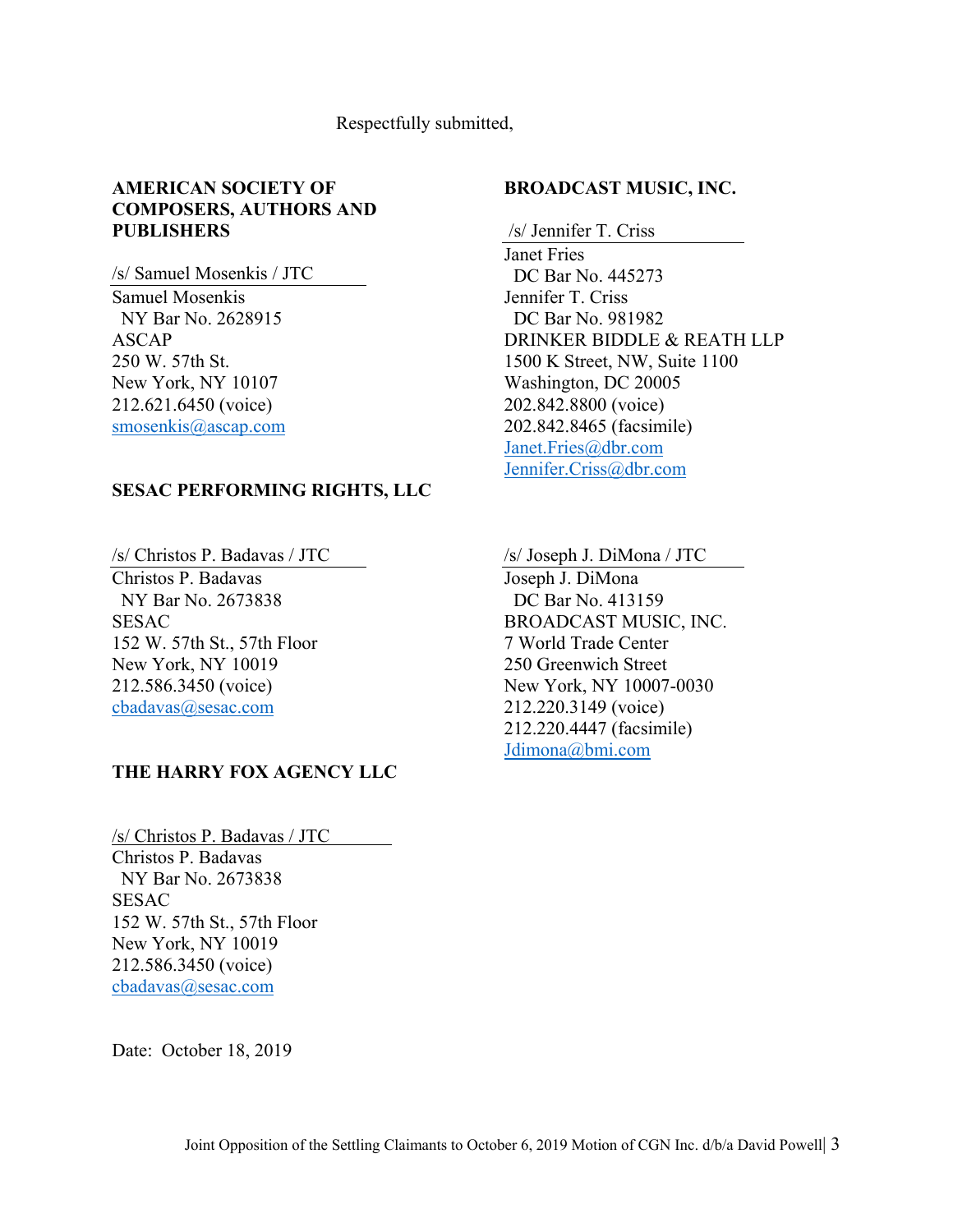## **CERTIFICATE OF SERVICE**

I hereby certify that on this 18th day of October, 2019, a copy of the foregoing Joint Opposition of the Settling Claimants to October 6, 2019 Motion of CGN Inc. d/b/a David Powell was filed electronically using eCRB, which will automatically provide electronic service copies to all counsel and *pro se* participants who are registered to use eCRB. *See* 37 C.F.R. § 303.6(h)(1).

 /s/ Jennifer T. Criss Jennifer T. Criss